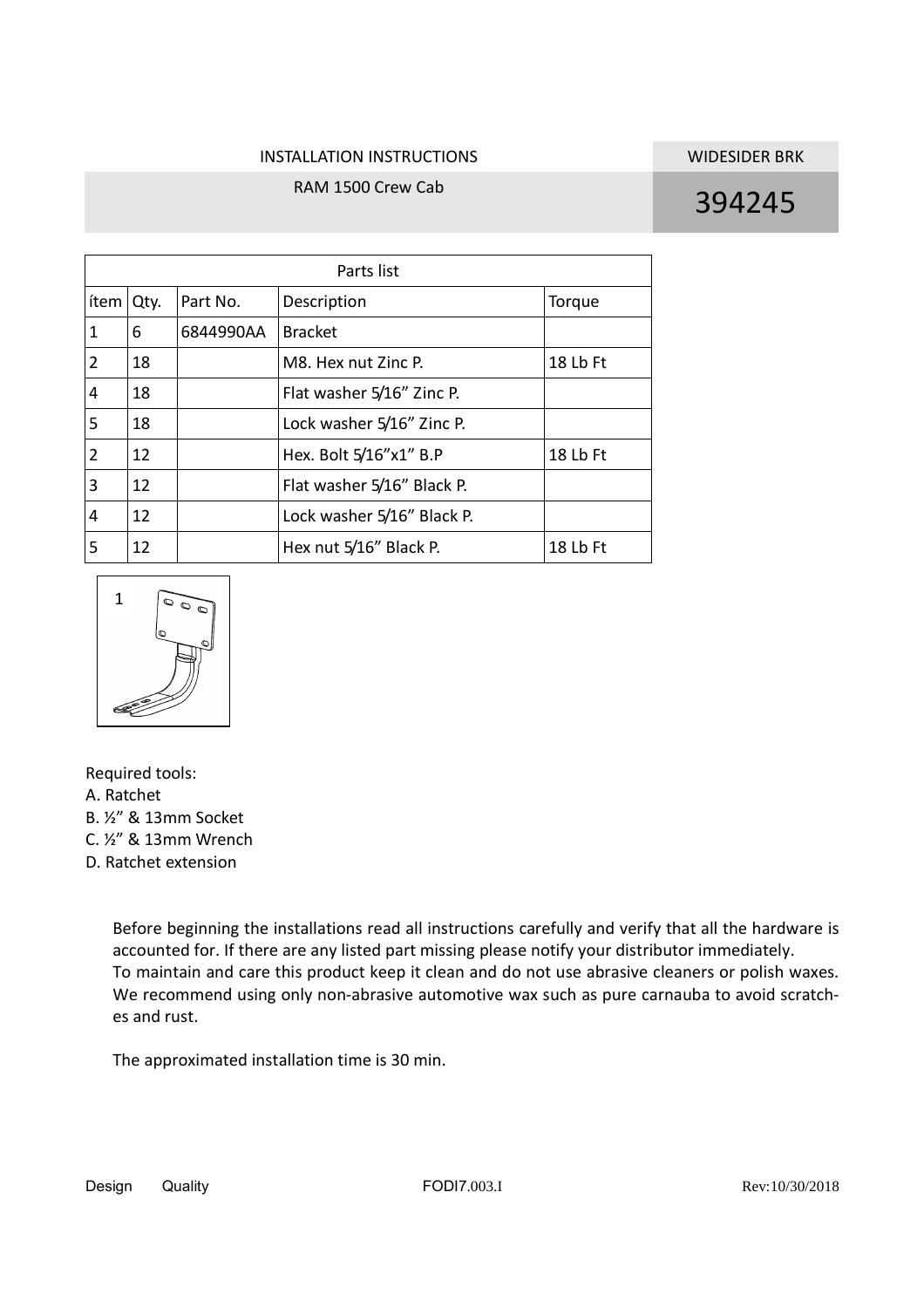**1.** Begin the installation on the driver side. Locate the (3) mounting locations at the front, center and rear of the cab and the threaded studs on the inner rocker panel, (FIGURE 1 & 2).



**2.** At the front mounting location, Install one of the brackets by positioning the bracket over the studs and secure to the rocker panel using (3) 5/16" flat washers, (3) 5/16" lock washers and (3) M8 hex nuts. Leave the nuts loose for final adjustment, (FIGURE 3). Note: The lower studs on the rocker panel may have excessive paint covering the threads. When installing the M8 hex nuts, it may be necessary to start then back off the nuts to gradually clear the paint build up.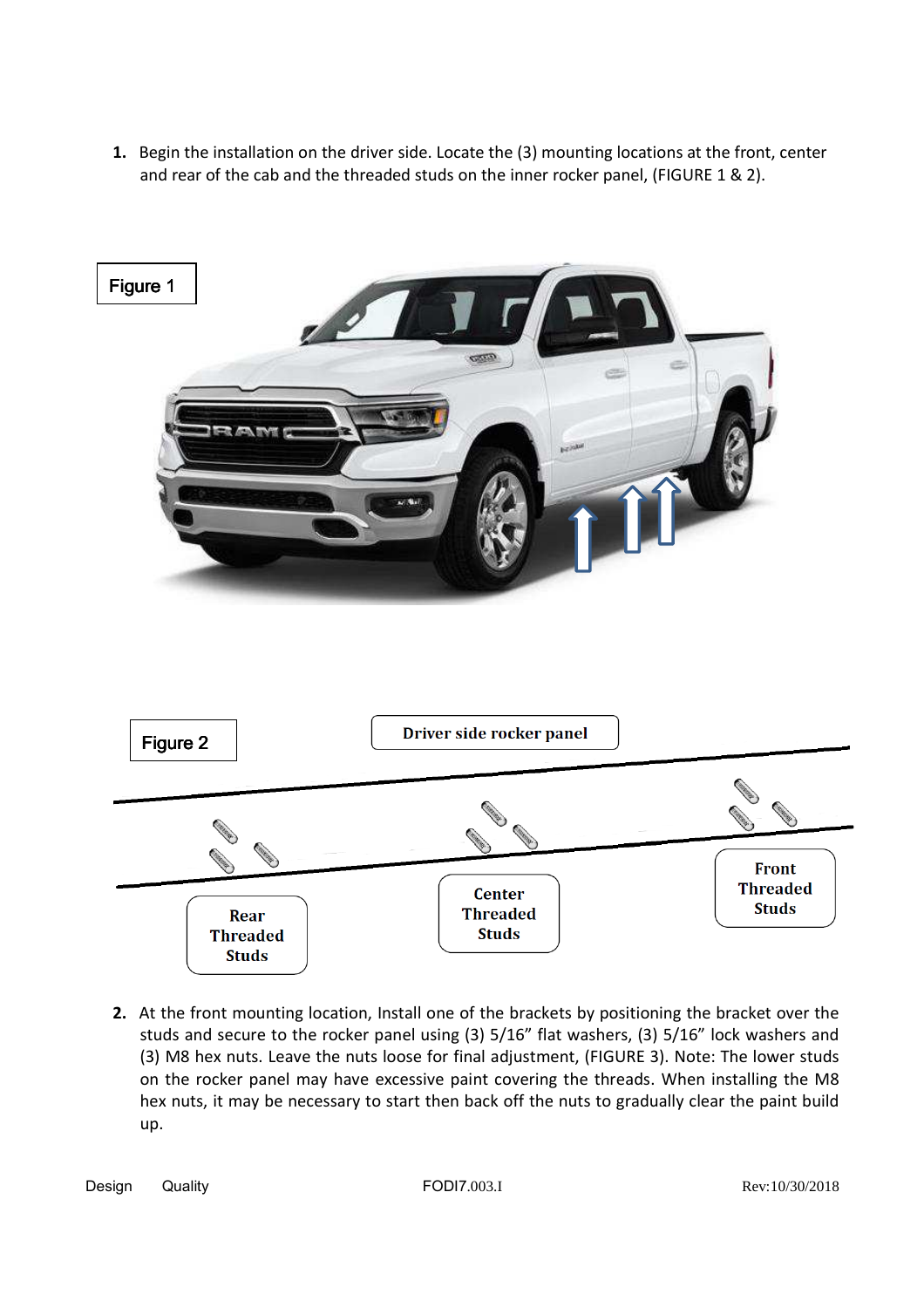

**3.** Locate the (3) threaded studs on the inner rocker panel at the center and rear of the cab and repeat step 2 to install two of the brackets using the supplied hardware. Note: The front mounting location is shown in Figure 3. The center and rear mounting locations are similar.



**4.** If installing 5" XL Widesider Composite side steps, install (6) 5/16" square head bolts (included with side steps) in the aluminum rail on the underside of the side step. Place the side step on top of the mounting brackets so the threads of the square head bolts align and extend through the holes in the brackets. Secure the side step to each bracket using the square head bolts, (2) 5/16" flat washers, (2) 5/16" lock washers and (2) 5/16" hex nuts, (FIGURE 4). Align the side step with the vehicle then tighten all side step and mounting bracket nuts and bolts.